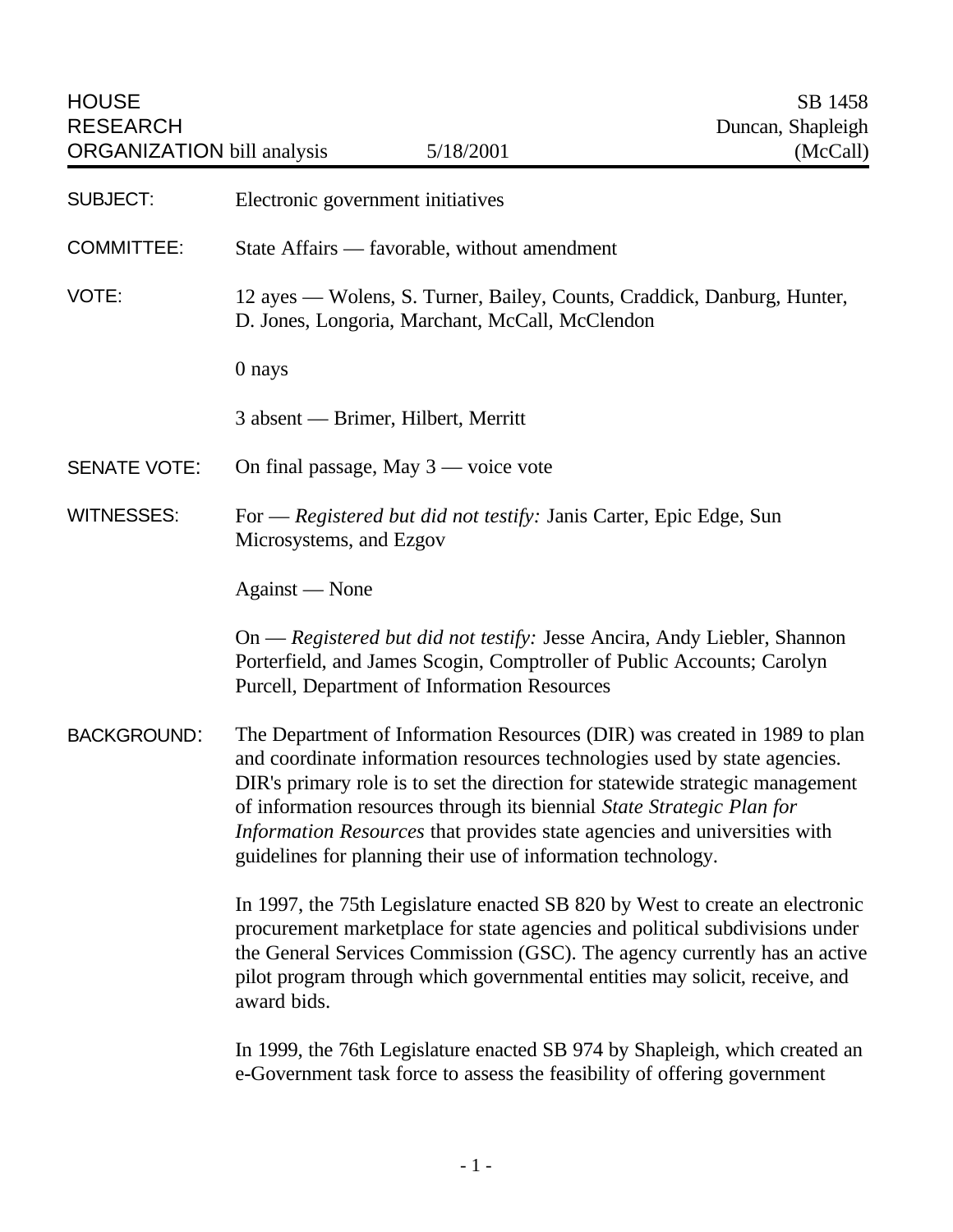services online. Organized by the Department of Information Resources, the task force launched the TexasOnline Internet portal in 2000. The site is paid for through a \$1 service fee on most of the site's transactions. The portal currently has links to more than 200 state agency forms and applications, offers numerous government services online, such as real estate agent license renewal with the Real Estate Commission and motor vehicle registration for several counties, and has several services under development, including driver's license renewal, concealed handgun license renewal, traffic ticket payments for the City of Houston, and workers' compensation insurance coverage inquiries.

In fiscal year 2000, the Comptroller's Audit Division collected nearly \$612 million in outstanding taxes due to the state. These funds were identified from audits of less than one percent of all tax accounts.

DIGEST: SB 1458 would authorize a number of electronic government (e-government) initiatives to coordinate and standardize the state's e-government projects, as well as provide more government services through the Internet.

> **E-government office at DIR.** The bill would create an Electronic Government Program Management Office within DIR to direct, coordinate, and facilitate e-government projects by local and state governmental entities. E-government projects would be defined as those that used information technology to improve the access to and delivery of a government service. Institutions of higher education would be exempted from management by the office unless they chose to participate.

> Funding for the office would come from money appropriated for egovernment projects overseen or coordinated by DIR. The department would establish a funding formula in coordination with the comptroller, Governor's Budget Office, state auditor, and the Legislative Budget Board, and would have to submit the formula to the governor for approval.

By January 15, 2002, the governing board of DIR would have to appoint an advisory committee of no more than 15 members consisting of representatives of state and local governments, agencies, and elected officials, as well as public members, to provide ongoing direction for the office.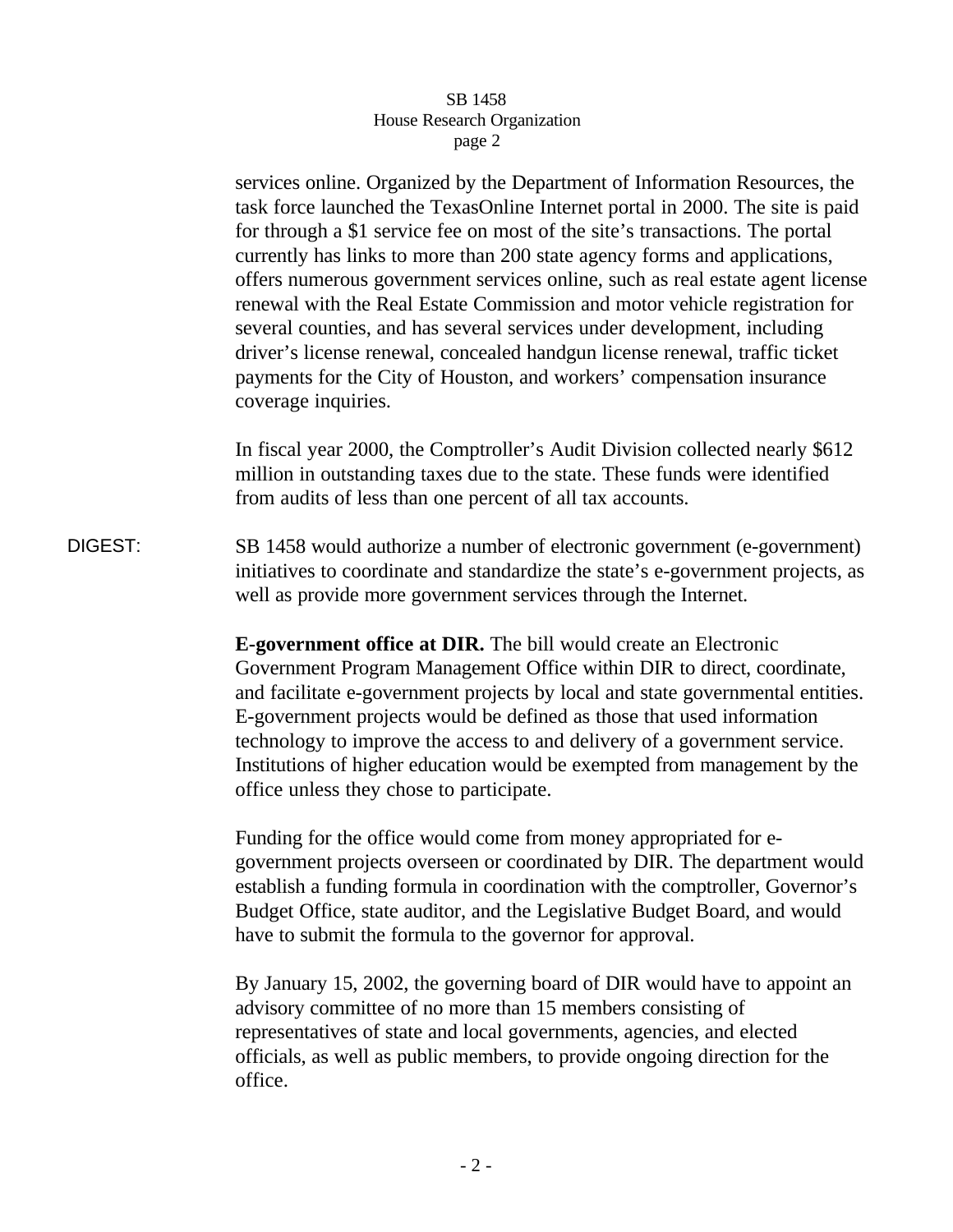The office, in coordination with the governor, state auditor, and LBB, would have to develop selection criteria for proposed or existing e-government projects. State agencies that disagreed with the selection of a project could appeal to the director of DIR, with further appeals possible to DIR's board and the governor. DIR would adopt appeal procedures by rule.

An agency could not spend money on an officially selected e-government project unless the office approved the expenditure. Procedures for approving spending would be established by the office in coordination with LBB and the comptroller, with the approval of the governor. Agencies could appeal spending decisions to the governor. If an agency spent money without approval, the office could recommend to the governor that spending for the project be terminated.

The office could recommend the termination or temporary suspension of a project to the governor, as well as the reinstatement of these projects, on the basis of criteria developed by DIR in coordination with LBB and the Governor's Budget Office. The criteria would have to include consideration of the agency's compliance with the provisions in the bill and department rules, the success of the project, the needs of affected state agencies, and any changes in technology that would affect the project.

State agencies would have to report to the office on e-government projects selected by the office, as well as all other e-government projects of the agencies. These reports would have to include an analysis of the efficiencies achieved by the projects, their costs and benefits, and the scope of the projects.

The office also would be directed to:

- ! create an e-government project to provide new businesses with a single source for information and permitting relevant to new businesses;
- ! review state agency strategic and biennial operating plans for information technology to identify e-government projects for selection by the office and recommend appropriate changes related to these projects;
- ! promote the use of TexasOnline by state agencies and use the site to the extent possible for projects it manages;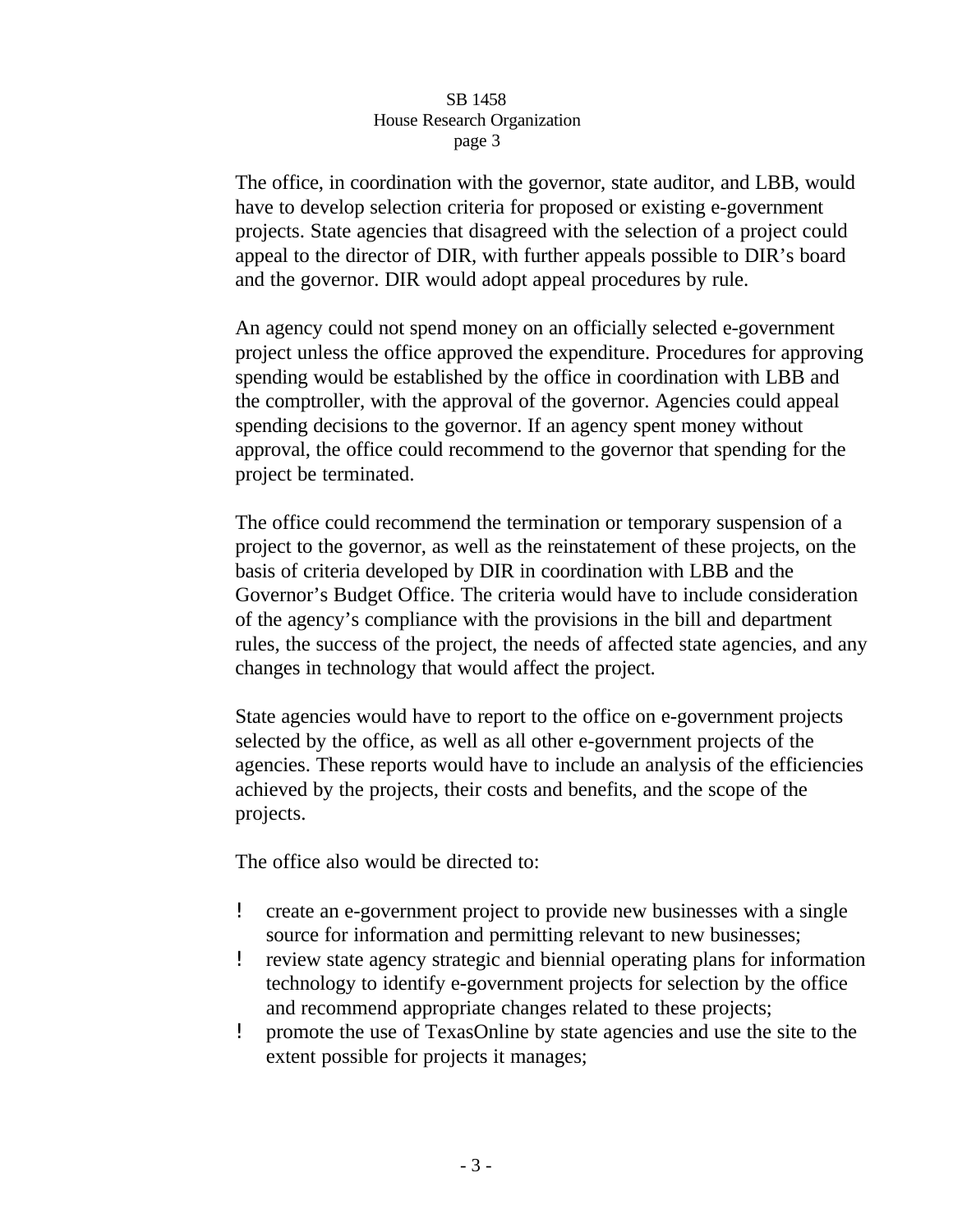! encourage increased use of the West Texas Disaster Recovery and Operations Center for the consolidation of data operations and recovery.

**Legislative Oversight Committee.** The bill would create the Legislative Oversight Committee for e-government projects to oversee and review the implementation of these projects by DIR and state agencies. The oversight committee would consist of six members of the Legislature, including the chairs or their designees of the House committees on appropriations and state affairs and the Senate committees on finance and state affairs, as well as one member appointed each by the lieutenant governor and the speaker of the House. The members of the legislative oversight committee would have to be designated by November 15, 2001.

The oversight committee would make recommendations to the Legislature and DIR on e-government projects and changes in legislative technology policy. It could appoint advisory committees to make recommendations regarding e-government projects. The Electronic Government Program Management Office at DIR would be required to report annually to this committee.

**TexasOnline Grant Program.** The bill would create the TexasOnline Grant Program to provide grants to cities, counties, and school districts to enable these entities to provide electronic government services through TexasOnline. The program would be managed by DIR's Government Program Management Office.

DIR would have to establish an interagency oversight committee to oversee the grant program and approve the distribution of grants. This committee would include representatives from DIR, the comptroller, the General Services Commission, the Telecommunications Infrastructure Fund board, the office of court administration of the Texas Judicial Council, and any other persons DIR considered appropriate. The interagency oversight committee would have to be established by DIR by January 15, 2002.

The program management office, with input from the legislative oversight committee, would establish criteria and procedures for selecting grant recipients. Preference for grants would be given to applicants located in a strategic investment area, which includes counties with above state average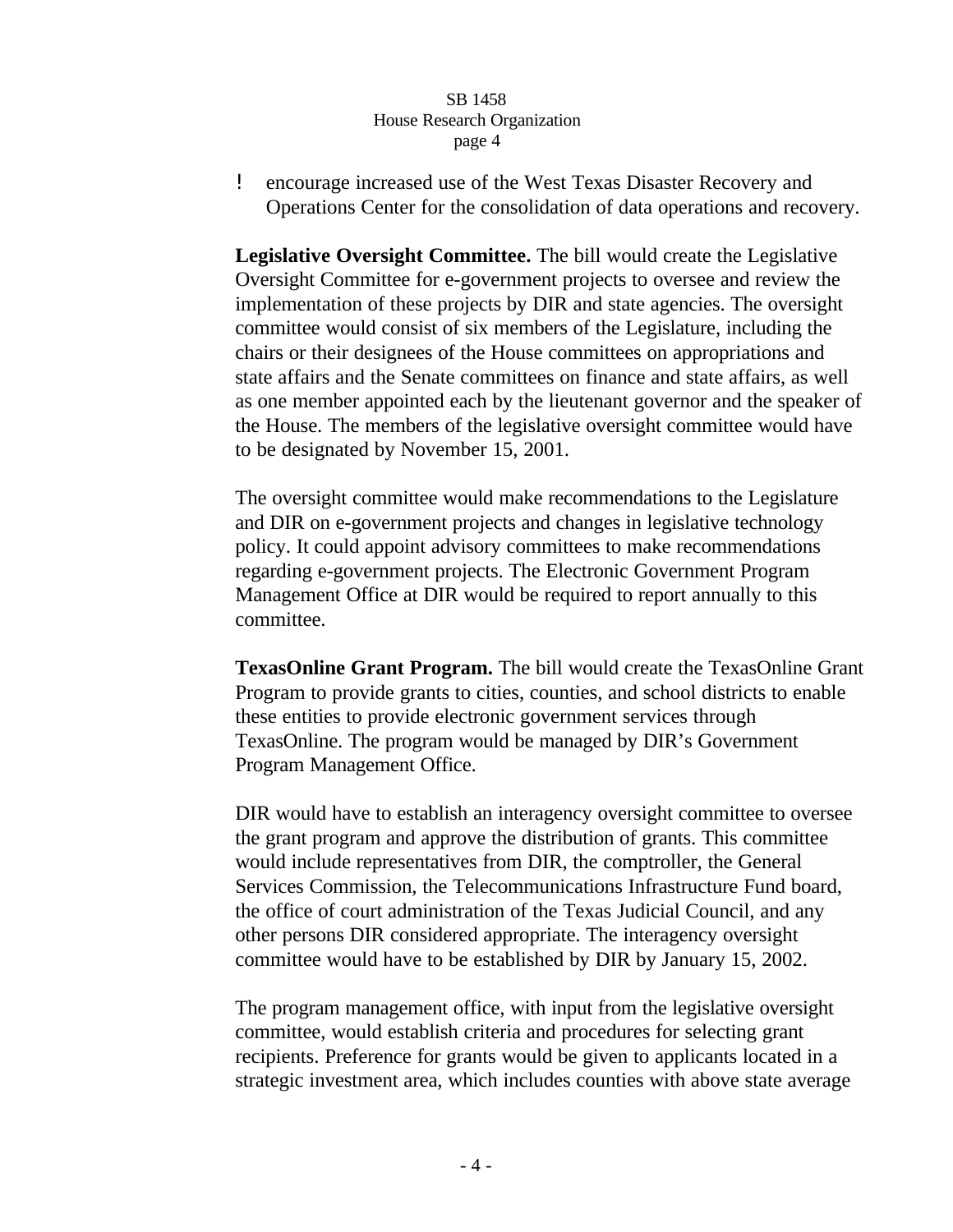unemployment and below state average per capita income, and areas designated by the federal government as an urban enterprise community or an urban enhanced enterprise community. Grant money only could be used for start-up costs, design and maintenance of website and online services, or the development of technology systems to provide services through TexasOnline. Grant recipients would have to agree to maintain online services after the grant period terminated.

The provisions in the bill relating to the grant program would apply only to the extent that funds were appropriated specifically for that purpose.

**Seat Management.** The bill would create a Seat Management Office at DIR to conduct a study of all computer-related costs at state agencies and advise agencies on seat management issues. Seat management would be defined as a method by which an agency would transfer its personal computer equipment and service responsibilities to a private vendor. State agencies would have to consult with this office before making any decisions relating to seat management or conducting any studies on the issue.

DIR would select 10 to 12 state agencies for the study. Each selected agency would have to analyze the total costs to the agency related to computers, including direct costs such as hardware and labor expenses, and indirect costs such as computer downtime and training time. Each state agency would have to provide the office with an inventory of all personal computers used by that agency.

Based on the results of the studies, the seat management office would assess the feasibility of establishing a statewide seat management system and report its recommendations to the Legislature by November 1, 2002. If the report recommended implementing a statewide seat management plan, the report also would have to include a plan for transferring computer-related responsibilities at selected state agencies to private vendors, an estimate of the implementation costs, an estimate of the potential savings, and recommendations for contracting procedures.

**Technology projects at DIR.** The bill would require DIR to undertake several specific projects, including: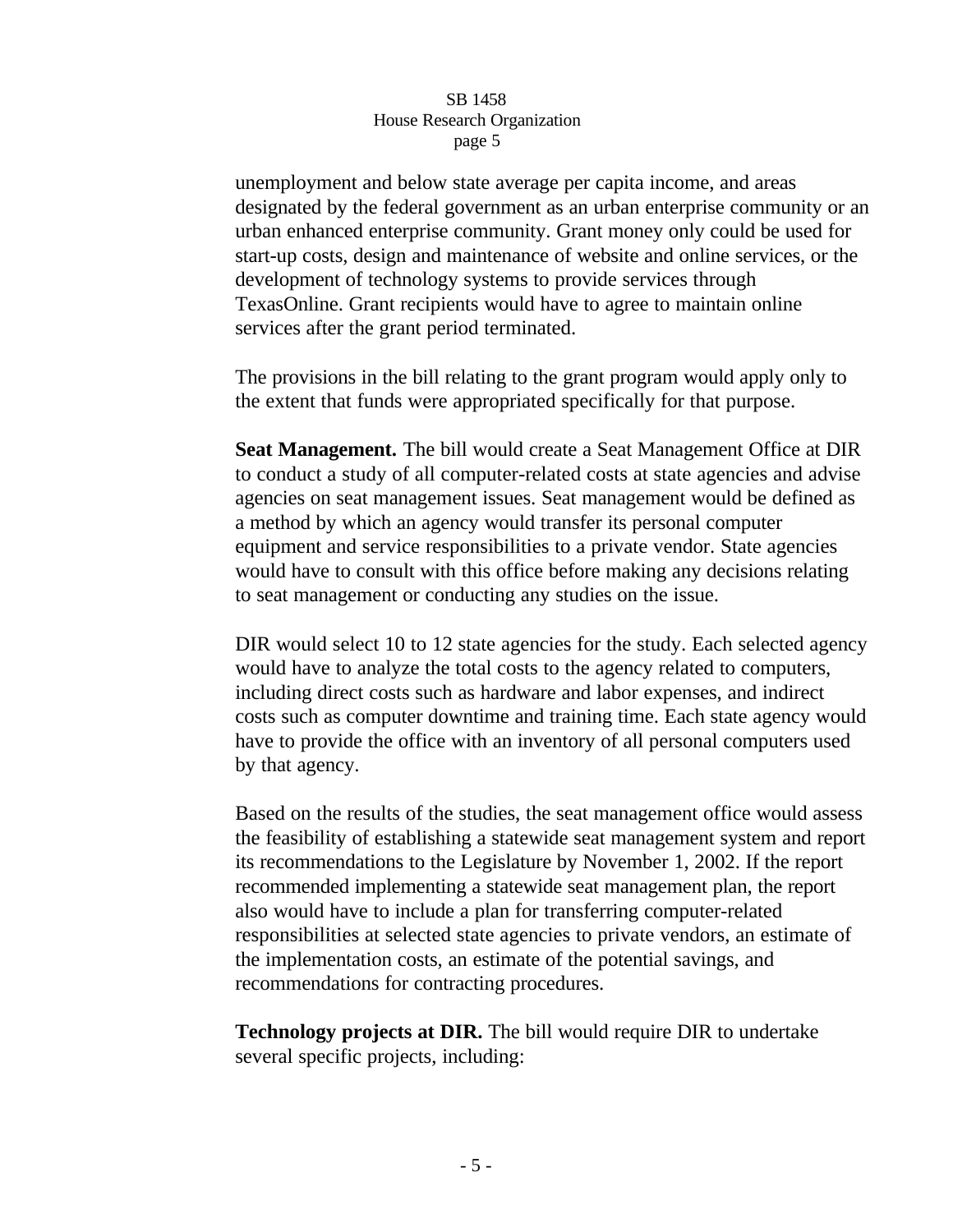- ! creating an online system for listing state agency employment openings;
- studying the instructions used to prepare agency strategic plans for information resource management and adopting revised instructions based on that study;
- ! studying the costs and benefits of establishing a statewide electronic grants management system;
- ! developing a plan for creating a statewide electronic data clearinghouse and report to the Legislature;
- ! examining all state reporting requirements for cities and counties and making recommendations for streamlining and reducing these requirements; and
- ! considering whether it would beneficial to use incentives in contracts to encourage the completion of projects by vendors on time and under budget.

**Comptroller provisions.** The bill would require the comptroller to develop an advanced database system for audits. The comptroller also would be required to equip its field auditors with wireless communication equipment, portable computers, and scanners.

The comptroller could employ or contract for employee services as necessary to enhance productivity.

The bill also would:

- ! exempt information related to computer network security from public information requirements;
- ! designate the executive director of DIR as the state's chief information officer; and
- ! make a number of revisions to the code regarding the electronic procurement system at GSC and delegated buying authority.

The bill would take immediate effect if finally passed by a two-thirds record vote of the membership of each house. Otherwise, it would take effect September 1, 2001.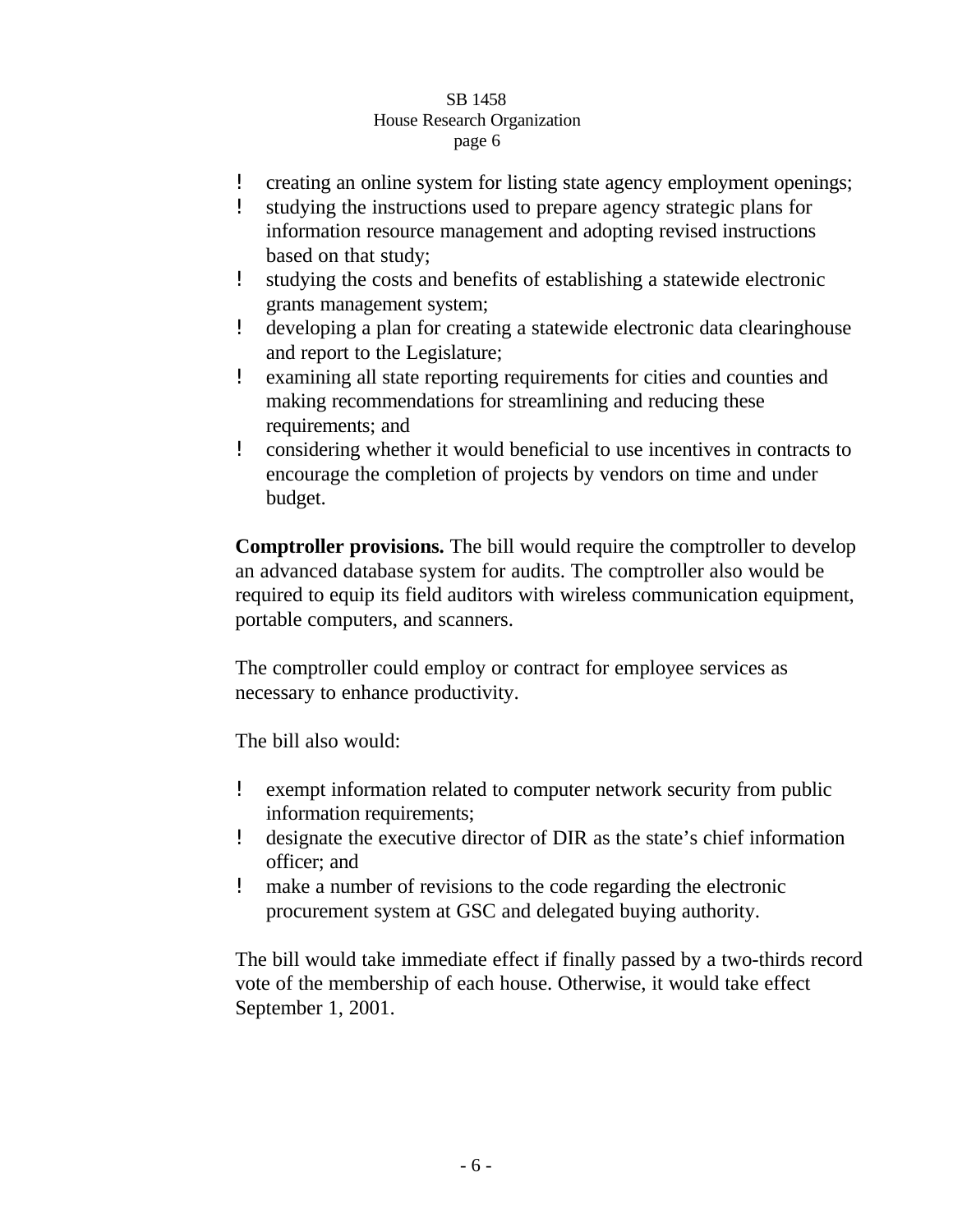**SUPPORTERS** SAY: SB 1458 would help the state realize the benefits of the Internet by providing more government services and information online and creating a single focal point for the development and coordination of these initiatives. With more and more Texans moving online, citizens increasingly are turning to the Internet to obtain information and services from the government. By 2002, the number of people using the Internet as their primary access to government services is expected to increase 150 percent, according to a report by Deloitte Research. Agencies that regularly interact with the public will experience an even greater increase; for example, transportation agencies could see a 380 percent increase in the number of people accessing their services online. SB 1458 would position the state to meet this demand by creating an e-government office at DIR to lead and coordinate the state's egovernment efforts, as well as authorizing several specific e-government projects. These initiatives were recommended in the comptroller's recent egovernment report.

> Providing an e-government system also would result in greater efficiency and save the state money. In particular, the changes to the Comptroller's Office would result in a positive fiscal impact to the state of over \$300 million, due to efficiency gains as well as the comptroller's ability to perform more audits and therefore collect more taxes. While some of this money would be used to implement other parts of the bill, overall the fiscal note estimated that the bill would save the state over \$218 million through the end of fiscal year 2003. Since then, a reduction in the amount of the appropriations request for the TexasOnline Grant Program and other provisions of the bill would create an overall savings of about \$275 million.

**E-government office at DIR.** The state needs an office that can lead the state in establishing effective online services and ensure that state agencies adapt their practices to new technologies. In the past, state agencies traditionally have served their clients individually and developed technological systems independently. This lack of coordination can result in decentralized, and harder to locate, information for citizens, unnecessary duplication of effort, and high implementation costs. By contrast, egovernment is about providing integrated, one-stop centers for information and services that are focused on customer needs rather than organizational boundaries. Successfully developing such a system would require a single focal point to provide strategic vision, coordination, leadership, and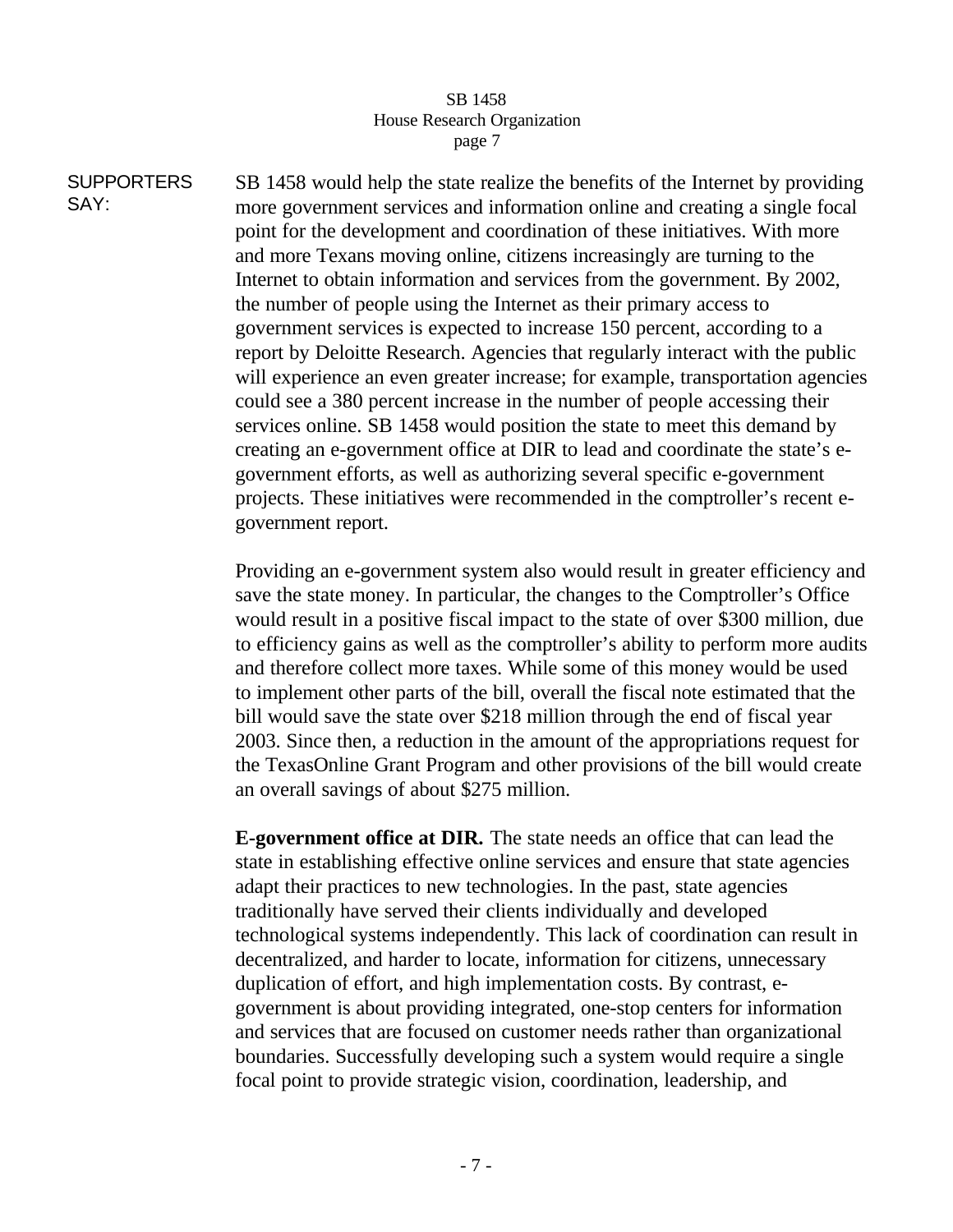monitoring. To serve in this role, the bill would create the E-Government Program Management Office within the DIR.

To be successful, the office must have the authority to make decisions regarding all aspects of a project. It would not be logical to have a focal point to ensure that these projects met quality standards and were coordinated with other agencies if the office had no authority over the actual implementation of the project. This authority, however, would be appealable, as agencies could appeal any of its decisions to the DIR board and then to the governor.

The bill would ensure adequate input and accountability by requiring the office to develop rules and criteria in coordination with the governor, the state auditor, the comptroller, the legislative oversight committee, and LBB, with final approval by the governor. The office also would have to report to the oversight committee.

The office also would pursue a number of projects to promote the efficient use of technology and help the state's citizens and government entities. For example, the office would help promote the development of new businesses by creating an Internet site to provide information and services relevant to new businesses. Starting a business and complying with all state and local government regulations can be a very time-consuming and frustrating process that may discourage some interested individuals. By putting all the information necessary to starting a business in one place, and by streamlining the licensing and permitting process by placing as many of these services as possible online, the bill would make it easier for individuals to start businesses in the state, thus promoting greater economic development.

**TexasOnline Grant Program.** The TexasOnline Grant Program would enable local governments to place their services online. Although several state agencies and counties already are offering services via the Internet through the TexasOnline portal, many local governments do not have the financial resources to begin this process. However, offering services online benefits both citizens and governmental entities. The grant program would provide the means for these local governments to do so. The program would target the neediest communities by giving preference to areas with above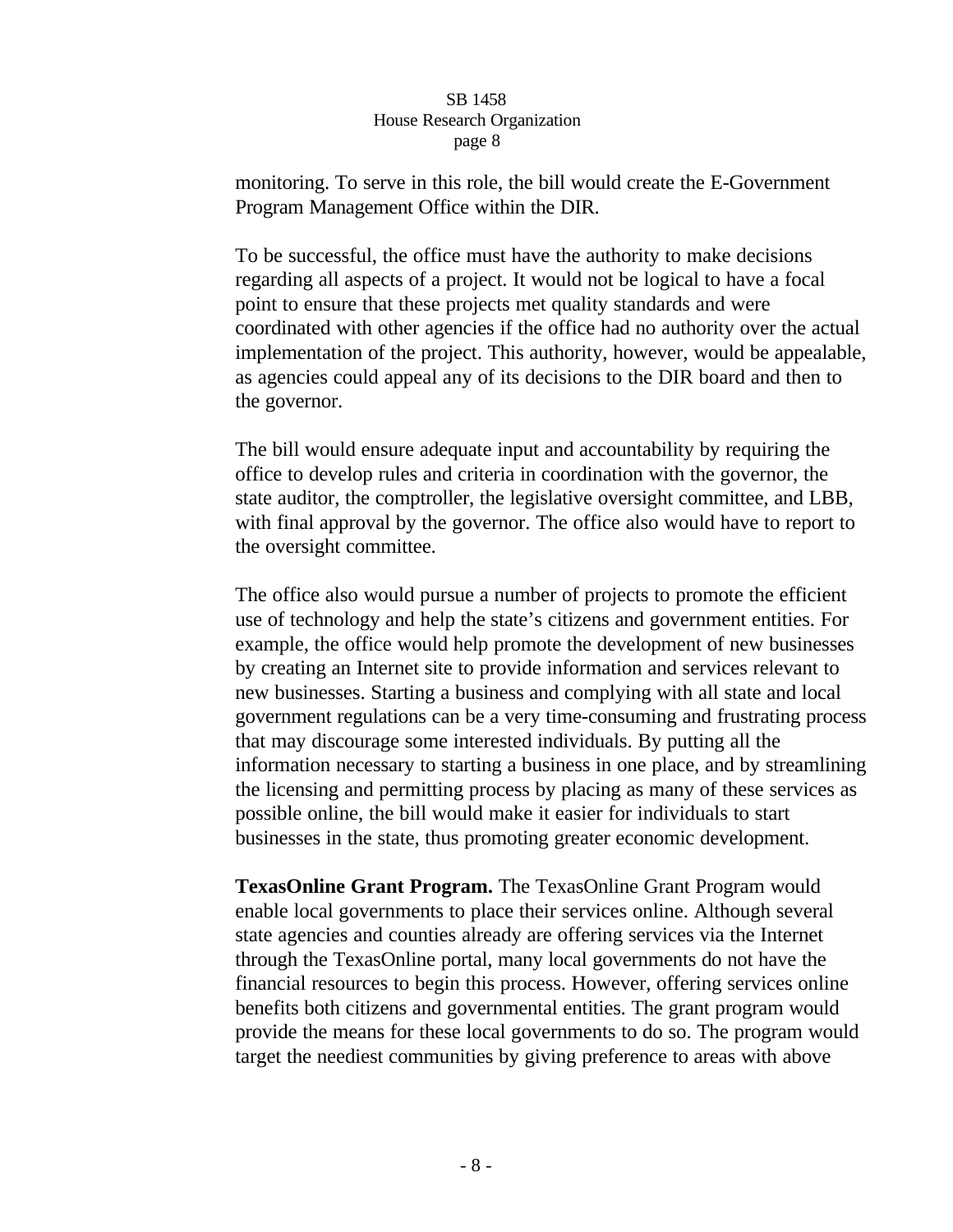average unemployment and below average income, and areas designated by the federal government as enterprise communities.

**Seat Management.** The concept of seat management has become increasingly popular as a way for governmental entities to save money and ease the burden of trying to keep up with technological changes by outsourcing the provision of computer goods and services to the private sector. By coordinating these expenditures across agencies, seat management could save money through bulk discounts, as well as ensuring that the technology used by different agencies was compatible. Quality of products and services also may improve since contractors would be required to replace equipment regularly and provide strong support services. Although there are risks to this new concept, contracts could be structured to minimize them. The bill would direct DIR to study this issue to determine whether seat management would benefit the state.

**Technology projects at DIR.** The bill would direct DIR to undertake a number of specific technology-related projects to support citizens and governmental entities. For example, the online system for listing state employment openings would help citizens interested in working for state government to find jobs. The bill also would require DIR to examine the instructions used to prepare agency strategic plans for information resources and state reporting requirements for local governments in order to reduce reporting and planning burdens on governmental entities. Producing these plans and reports represent a significant time and cost burden on these entities. By streamlining these requirements, the bill would help governmental entities more easily complete their responsibilities. Revising the instructions for strategic plans also would ensure that these plans were appropriate for the latest technology and would integrate the state's new emphasis on coordination.

**Comptroller's provisions.** The lack of the latest technology, including wireless communications equipment and modern scanners, has hampered the work of the agency by requiring the agency's employees to spend large amounts of time on tasks that could be more quickly and easily done with this equipment. For example, employees must enter data manually in taxpayer reports into the tax database when they are mailed or delivered to field offices rather than to Austin, since these offices do not have the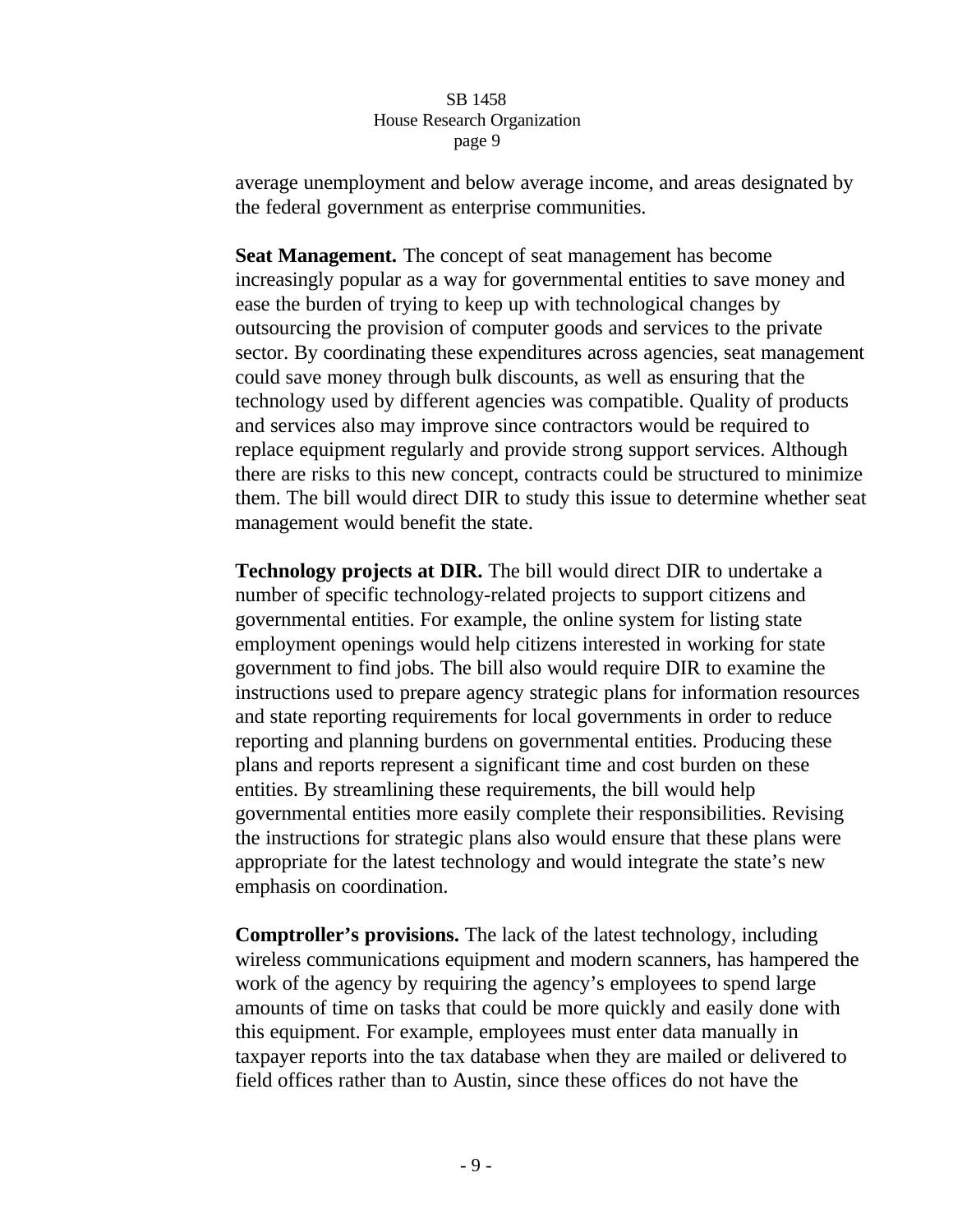necessary scanning equipment. The agency employs 13 enforcement officers to perform this data entry. By buying scanning technology, six of these employees could be re-assigned to work on more productive collection activities. The bill would require the comptroller to obtain these technologies for its employees so that more employee time could be spent identifying and collecting taxes owed to the state.

By allowing the comptroller to employ or contract for necessary employee services, the bill also would enable the comptroller to obtain the employees necessary to conduct more audits, thereby identifying and collecting more revenue due to the state. The fiscal note estimates that all comptrollerrelated provisions would result in more than \$300 million in increased revenues to the state.

**OPPONENTS** SAY: **E-government office at DIR.** The bill could reduce agency autonomy by placing nearly absolute authority over decisions relating to the e-government projects of these agencies with the new Electronic Government Program Management Office. These projects might as well be transferred entirely to the office if the agencies have no authority over them. The bill also could result in increased costs to agencies that had projects managed by DIR since they not only would have to pay DIR's management fee, but also might have to retain their own management staff since DIR would be unlikely to have adequate staff to handle all of these new responsibilities. Even if these responsibilities were reduced, some agencies say that they have experienced problems in the past with DIR management, and still would expect to have to retain their own management staff.

> **Seat management.** Seat management is a new, unproven concept and presents many risks. Services contracts could be too rigid, limiting agency flexibility. Service quality also may be poor, forcing an agency to cancel its contract. Because the contractor owns the computer equipment, an agency that had to cancel a contract would have to return the equipment and temporarily go without it, or pay to purchase the equipment and then find a vendor to service it.

**OTHER OPPONENTS** SAY: While providing coordination and leadership on e-government projects is a worthy goal, the bill would place too many new responsibilities on DIR than it could handle at one time. Between the provisions of this bill and the GSC